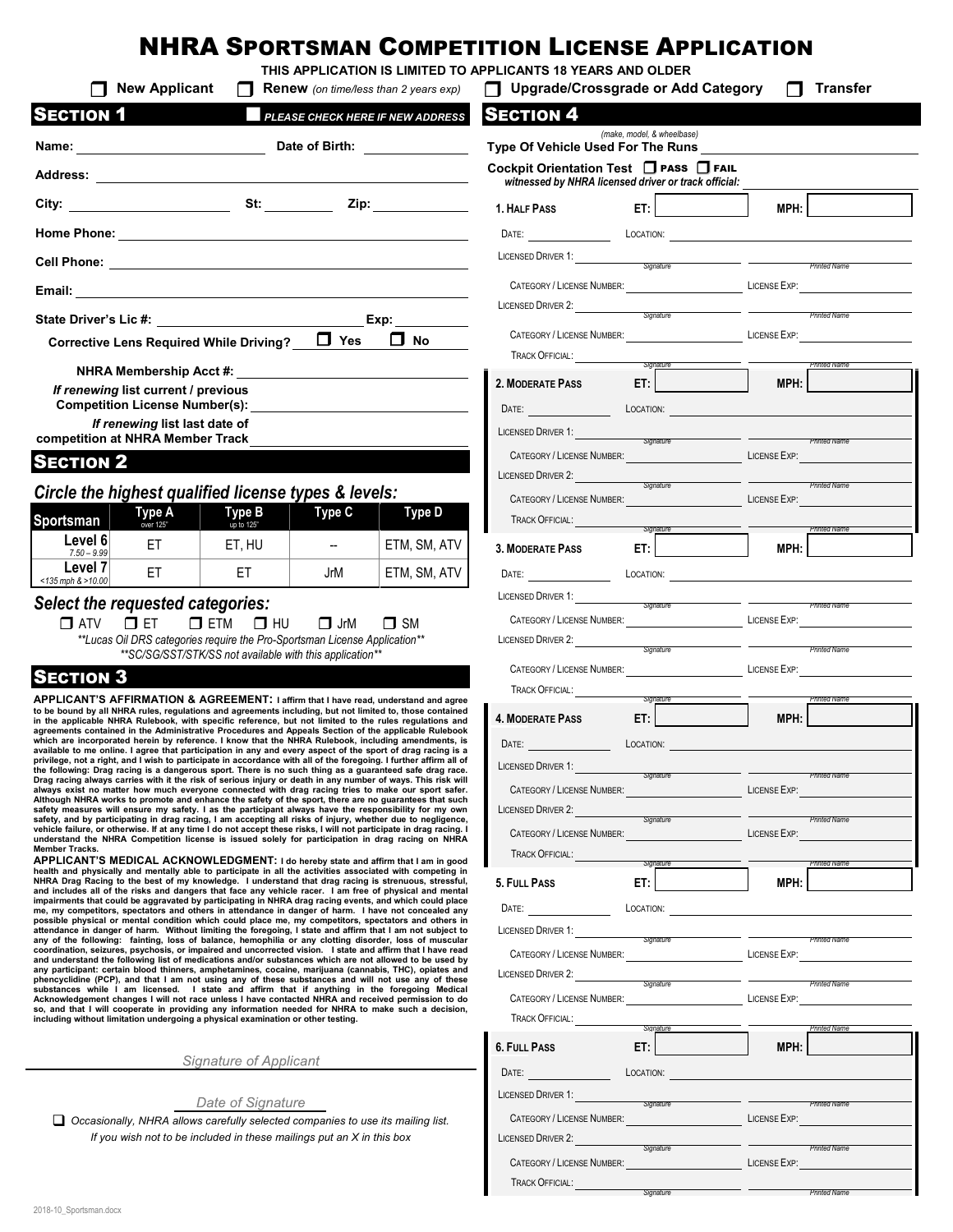## NHRA SPORTSMAN COMPETITION LICENSE APPLICATION

**THIS APPLICATION IS LIMITED TO APPLICANTS 18 YEARS AND OLDER**

|                                                                                                                                                                                                                                                                                    | <b>ENCLOSED IS A <math>\Box</math></b> CHECK OR $\Box$ MONEY ORDER IN THE FULL AMOUNT (payable to NHRA. U.S. Funds Only-NO CASH) |                             |             |                                         |          |      |                                                                                                                                                                                                                               |            |
|------------------------------------------------------------------------------------------------------------------------------------------------------------------------------------------------------------------------------------------------------------------------------------|----------------------------------------------------------------------------------------------------------------------------------|-----------------------------|-------------|-----------------------------------------|----------|------|-------------------------------------------------------------------------------------------------------------------------------------------------------------------------------------------------------------------------------|------------|
| <b>METHOD OF PAYMENT:</b>                                                                                                                                                                                                                                                          | <b>CHARGE MY:</b> $\Box$ VISA $\Box$ M/C $\Box$ AMEX $\Box$ DISCOVER                                                             |                             |             |                                         |          |      |                                                                                                                                                                                                                               |            |
|                                                                                                                                                                                                                                                                                    |                                                                                                                                  |                             |             |                                         |          |      |                                                                                                                                                                                                                               |            |
|                                                                                                                                                                                                                                                                                    |                                                                                                                                  |                             |             |                                         |          |      |                                                                                                                                                                                                                               |            |
| <b>NHRA COMPETITION LICENSE &amp; MEMBERSHIP FEES</b>                                                                                                                                                                                                                              |                                                                                                                                  |                             | 2-YEARS     | 1-YEAR                                  |          |      | <b>FOR OFFICIAL NHRA USE ONLY</b>                                                                                                                                                                                             |            |
| Level 6 NHRA License & Number; First Category                                                                                                                                                                                                                                      |                                                                                                                                  | $\Box$                      | \$240.00    | $\Box$                                  | \$150.00 |      |                                                                                                                                                                                                                               |            |
| Level 7 NHRA License & Number; First Category                                                                                                                                                                                                                                      |                                                                                                                                  | $\Box$                      | \$210.00    | $\Box$                                  | \$120.00 |      |                                                                                                                                                                                                                               |            |
| Each Additional Category                                                                                                                                                                                                                                                           |                                                                                                                                  | QTY x \$ 20.00 $x$ \$ 10.00 |             |                                         |          |      | <b>MED</b><br>Acct.#: DATE: CLR: Y N                                                                                                                                                                                          |            |
| SELECT AN NHRA NATIONAL DRAGSTER PUBLICATION TYPE                                                                                                                                                                                                                                  |                                                                                                                                  |                             |             |                                         |          | Lic. | <b>DATE</b><br>CODE: ISSUED: DATE:                                                                                                                                                                                            | <b>Exp</b> |
| Print & Digital Membership (US)                                                                                                                                                                                                                                                    |                                                                                                                                  | $\Box$ INCL, \$             |             | $0.00$ $\Box$ INCL.\$                   | 0.00     |      |                                                                                                                                                                                                                               |            |
| Additional Postage (Can/Mex)                                                                                                                                                                                                                                                       |                                                                                                                                  |                             |             | $\Box$ ADD \$ 36.00 $\Box$ ADD \$       | 18.00    |      | TOTAL AMT.<br>ENCLOSED: SAND NFO SAND ND SAND MONTH                                                                                                                                                                           |            |
| Additional Postage (Foreign)                                                                                                                                                                                                                                                       |                                                                                                                                  |                             |             | $\Box$ ADD \$ 96.00 $\Box$ ADD \$ 48.00 |          |      | CHECK #: VS / MC/ AX /DR:                                                                                                                                                                                                     |            |
| DIGITAL ONLY Membership (US, Can/Mex, or Foreign)                                                                                                                                                                                                                                  |                                                                                                                                  | $\Box$ INCL.S               |             | $0.00$ $\Box$ <i>INCL</i> \$            | 0.00     |      |                                                                                                                                                                                                                               |            |
| <b>OTHER NHRA COMPETITION LICENSE FEES</b>                                                                                                                                                                                                                                         |                                                                                                                                  |                             |             |                                         |          |      | $\mathsf{Comp}~\sharp\text{'s}:$                                                                                                                                                                                              |            |
| Replacement/lost or stolen license                                                                                                                                                                                                                                                 |                                                                                                                                  | $\Box$                      | \$<br>10.00 |                                         |          |      |                                                                                                                                                                                                                               |            |
|                                                                                                                                                                                                                                                                                    |                                                                                                                                  | TOTAL DUE \$                |             | $\overline{\phantom{0}}$ .00            |          |      | NOTES: A CONSTRUCTION OF THE CONSTRUCTION OF THE CONSTRUCTION OF THE CONSTRUCTION OF THE CONSTRUCTION OF THE CONSTRUCTION OF THE CONSTRUCTION OF THE CONSTRUCTION OF THE CONSTRUCTION OF THE CONSTRUCTION OF THE CONSTRUCTION |            |
| **CALL DIVISION OFFICE IF YOU HAVE CURRENT NHRA MEMBERSHIP**<br><b>MANDATORY NHRA MEMBERSHIP IS INCLUDED FOR ALL NHRA REGISTERED COMPETITORS</b><br>Excess medical insurance benefits listed at <b>www.NHRA.com/INSURANCEINFO.ASPX</b> . Coverage may be different outside the US. | Includes NHRA National DRAGSTER & excess medical insurance.                                                                      |                             |             |                                         |          |      |                                                                                                                                                                                                                               |            |

*Mail completed application to respective division office. Please allow a minimum of 2 – 3 weeks for processing.*

| <b>NORTHEAST DIVISION 1</b><br><b>SOUTH CENTRAL DIVISION 4</b><br>CT; DE; DC; ME; MD; MA; NH; NJ; NY; PA; RI; VT; WV;<br>AR; LA; NM; OK; TX;<br>ON & QB Canada<br>Mexico<br><b>Trey Capps - Division Director</b><br>Dave Mohn - Division Director |
|----------------------------------------------------------------------------------------------------------------------------------------------------------------------------------------------------------------------------------------------------|
|                                                                                                                                                                                                                                                    |
|                                                                                                                                                                                                                                                    |
|                                                                                                                                                                                                                                                    |
|                                                                                                                                                                                                                                                    |
| 12959 Jupiter Road Suite 240, Dallas, Tx. 75238<br>2420 Gehman Road Suite 200, Lancaster Pa. 17602                                                                                                                                                 |
| P. (469) 248-0014   F. (469) 248-0024<br>P. (717) 584-1200   F. (717) 390-3052                                                                                                                                                                     |
| dmohn@nhra.com<br>tcapps@nhra.com                                                                                                                                                                                                                  |
| <b>SOUTHEAST DIVISION 2</b><br><b>WEST CENTRAL DIVISION 5</b>                                                                                                                                                                                      |
| CO; IA; KS; MN; MO; NE; ND; SD; WY<br>AL; FL; GA; MS; NC; SC; TN; VA;                                                                                                                                                                              |
| MB, Canada<br><b>PR</b>                                                                                                                                                                                                                            |
| <b>Rich Schaefer - Division Director</b><br><b>Rob Park - Division Director</b>                                                                                                                                                                    |
| 11223 N. County Road 225, Gainesville, Fl. 32609<br>3720 Arrowhead Ave, Ste 103, Independence, Mo. 64057                                                                                                                                           |
| P. (352) 374-9922   F. (352) 372-0418<br>P. (816) 795-8055   F. (816) 795-0515                                                                                                                                                                     |
| rschaefer@nhra.com<br>rpark@nhra.com                                                                                                                                                                                                               |
| <b>NORTH CENTRAL DIVISION 3</b><br><b>NORTHWEST DIVISION 6</b>                                                                                                                                                                                     |
| IL: IN: KY: MI: OH: WI:<br>AK: ID: MT: OR: WA                                                                                                                                                                                                      |
| AB, BC, & SK, Canada<br>ON. Canada                                                                                                                                                                                                                 |
| <b>William Tharpe - Division Director</b><br><b>Matt Levonas - Division Director</b>                                                                                                                                                               |
| PO BOX 34300, Indianapolis, In. 46234<br>8412 Myers Rd E #305, Bonney Lake, Wa. 98391                                                                                                                                                              |
| P. (317) 969-8890   F. (317) 291-4220<br>P. (253) 446-6594   F. (253) 446-6683                                                                                                                                                                     |
| wtharpe@nhra.com<br>mlevonas@nhra.com                                                                                                                                                                                                              |
| <b>PACIFIC DIVISION 7 / NATIONAL FIELD OFFICE</b>                                                                                                                                                                                                  |
| AR: CA: HI: NV: UT                                                                                                                                                                                                                                 |
| Mexico & International                                                                                                                                                                                                                             |
| <b>Mike Rice - Division Director</b>                                                                                                                                                                                                               |
| 2035 Financial Way, Glendora, Ca. 91741                                                                                                                                                                                                            |

P. (626) 914-4761 | F. (626) 466-9089

[mrice@nhra.com](mailto:mrice@nhra.com;%20cdyson@Nhra.com;%20respinosa@nhra.com?subject=NHRA%20Competition%20License)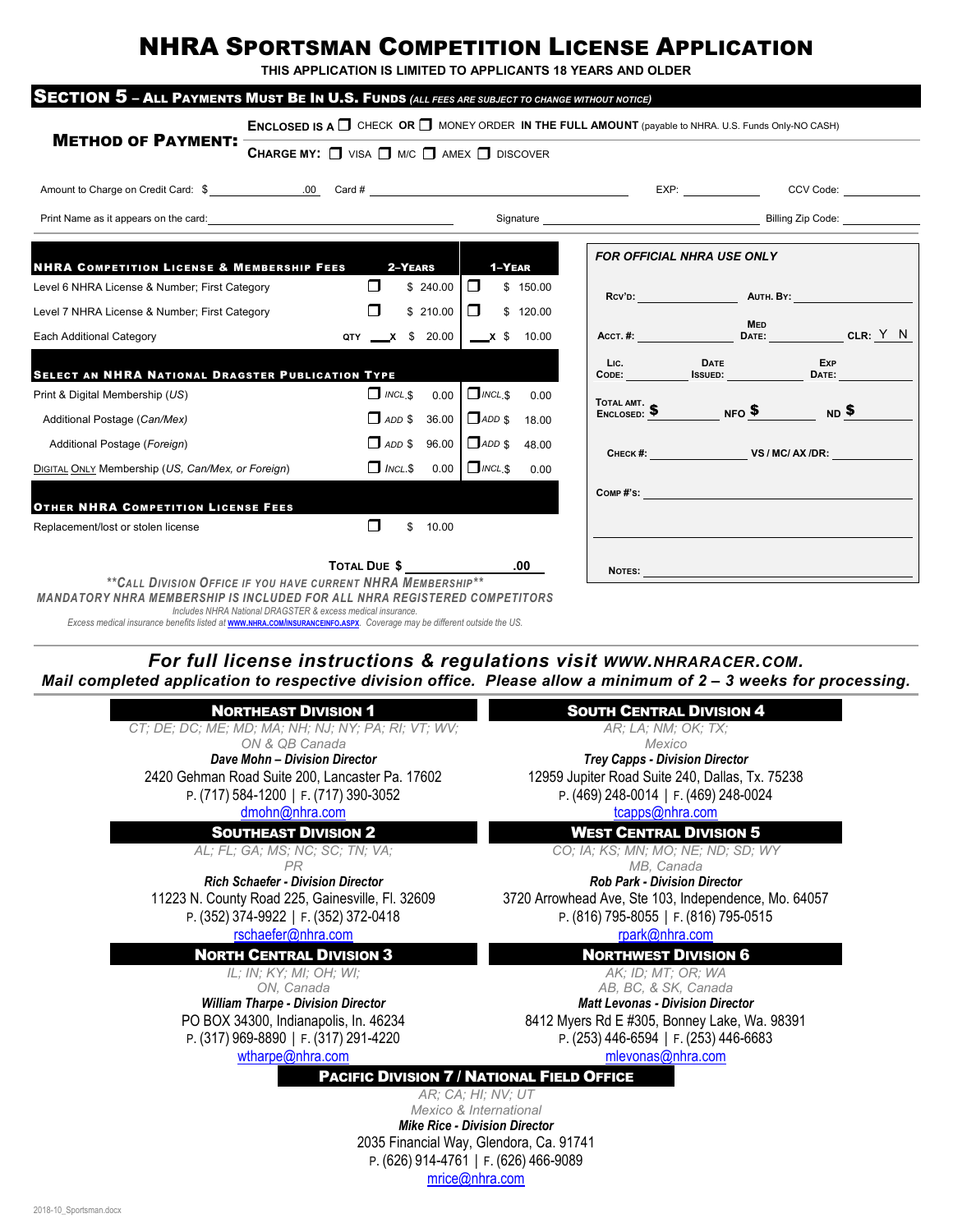### NHRA COMPETITION LICENSE DIRECTIONS

The license issued by NHRA is to be used only by the driver to whom it is assigned and it is restricted to the categories listed on the license. The license is valid until its expiration date or until revoked by NHRA. The license is intended only to signify that the driver has demonstrated basic qualifications for drag racing classes up to and including the one in which the driver has qualified. The license does not convey a right but rather conveys a revocable privilege to participate in events.

#### NEW DRIVER REQUIREMENTS

- Complete Sections 1-3.
- $\Box$  Before Section 4: The applicant will inform the track manager and/or duly authorized track official of intent, and will then arrange for two (2) currently licensed drivers (of equal class or above class or as appointed by the NHRA Division Director) and an authorized track official to observe each test run. Signatures of observers and times must be filled in after each run.
- $\Box$  Section 4: The following tests are required:
	- All NHRA Level 1-3 License applicants must pass an NHRA physical and present completed original physical examination form to authorized track official before test runs are made.
	- $\checkmark$  A special cockpit orientation test ("blindfold" test) will be conducted by licensed driver or track official.
	- All test runs will be single runs. No side-by-side runs on test sessions. Test runs must be completed at an NHRA Member Track.
	- $\checkmark$  Test runs will be required in the following order:
		- 1. One half-pass 3. One moderate run 5. One full run\*
		- 2. One moderate run 4. One moderate run 6. One full run\*
	- Full runs must be representative performance of the category applying for. License applicants must complete the two full runs at or better than the requested classes minimum elapsed-time and mph standard. Additional runs may be required. New drivers in Level 1 or 2 may be asked to make one or two additional single qualifying runs at an NHRA Championship-type event before entering competition.
- $\Box$  After passing the driver test, the applicant will complete the license application form in full then mail it with original physical examination (physical only required for License Levels 1-3) form and original time slips and form of payment to NHRA for processing.

#### LICENSE RENEWAL REQUIREMENTS

- Complete Sections 1-3.
- All NHRA Level 1-3 License Renewal Applicants are required to pass an NHRA physical.
- □ Section 4: No runs required for on-time renewal. Late renewals over 2-years expired require new driver requirements, SEE ABOVE.
- □ Submit by mail original license application, original physical (physical only required for License Levels 1-3), & form of payment to NHRA for processing.

#### LEVEL OR TYPE CHANGE REQUIREMENTS

- Complete Sections 1-3.
- $\Box$  Before Section 4: The applicant will inform the track manager and/or duly authorized track official of intent, and will then arrange for two (2) currently licensed drivers (of equal class or above class or as appointed by the NHRA Division Director) and an authorized track official to observe each test run. Signatures of observers and times must be filled in after each run.
- □ Level upgrade from 5 or 7 to a Level 1, 2, or 3; see "New Driver Requirements". If applicant upgrading from Level 5 or 7 to Level 4 or 6; track official may waive runs 1-3 if continuing competition in same vehicle. \*Contact Division Office for upgrade fees\*
- $\Box$  Section 4: The following tests are required:
	- $\checkmark$  All NHRA Level 1-3 License applicants must pass an NHRA physical and present completed original physical examination form to authorized track official before test runs are made.
	- $\checkmark$  A special cockpit orientation test ("blindfold" test) will be conducted by licensed driver or track official.
	- All test runs will be single runs. No side-by-side runs on test sessions. Test runs must be completed at an NHRA Member Track.
	- $\checkmark$  Test runs will be required in the following order:
		- 4. One moderate run 5. One full run\* 6. One full run\*
	- $\checkmark$  Full runs must be representative performance of the category applying for. License applicants must complete the two full runs at or better than the requested classes minimum elapsed-time and mph standard. Additional runs may be required. New drivers in Level 1 or 2 may be asked to make one or two additional single qualifying runs at an NHRA Championship-type event before entering competition.
- □ After passing the driver test; the applicant will complete the license application form in full then mail it with original physical examination (physical only required for License Levels 1-3) form and original time slips and form of payment to NHRA for processing.

#### TRANSFER LICENSE REQUIREMENTS

- Complete Sections 1-3.
- $\Box$  Section 4: Fill in runs #5 & #6 with two (2) full-pass time slips in class for which you seek a license
	- $\checkmark$  Runs must be within the past 12 months at any facility or event. Side-by-side time trials or elimination time slips are accepted.
	- Validation signatures from one (1) NHRA licensed driver & 1 (one) NHRA Official or NHRA Member Track Authorized Official.
	- \*\*If unable to obtain NHRA licensed drivers' signature, contact your respective division office staff prior to submitting application.
	- $\checkmark$  Full runs must be representative performance of the category applying for. License applicants must complete the two full runs at or better than the requested classes minimum elapsed-time and mph standard. New drivers in Level 1 or 2 may be asked to make one or two additional single qualifying runs at an NHRA Championshiptype event before entering competition.
	- $\checkmark$  Copy of current competition license from alternate sanctioning organization.
- □ After passing the driver test; the applicant will complete the license application form in full then mail it with original physical examination (physical only required for License Levels 1-3) form, copy of current accepted organization's competition license and original time slips and form of payment to NHRA for processing.